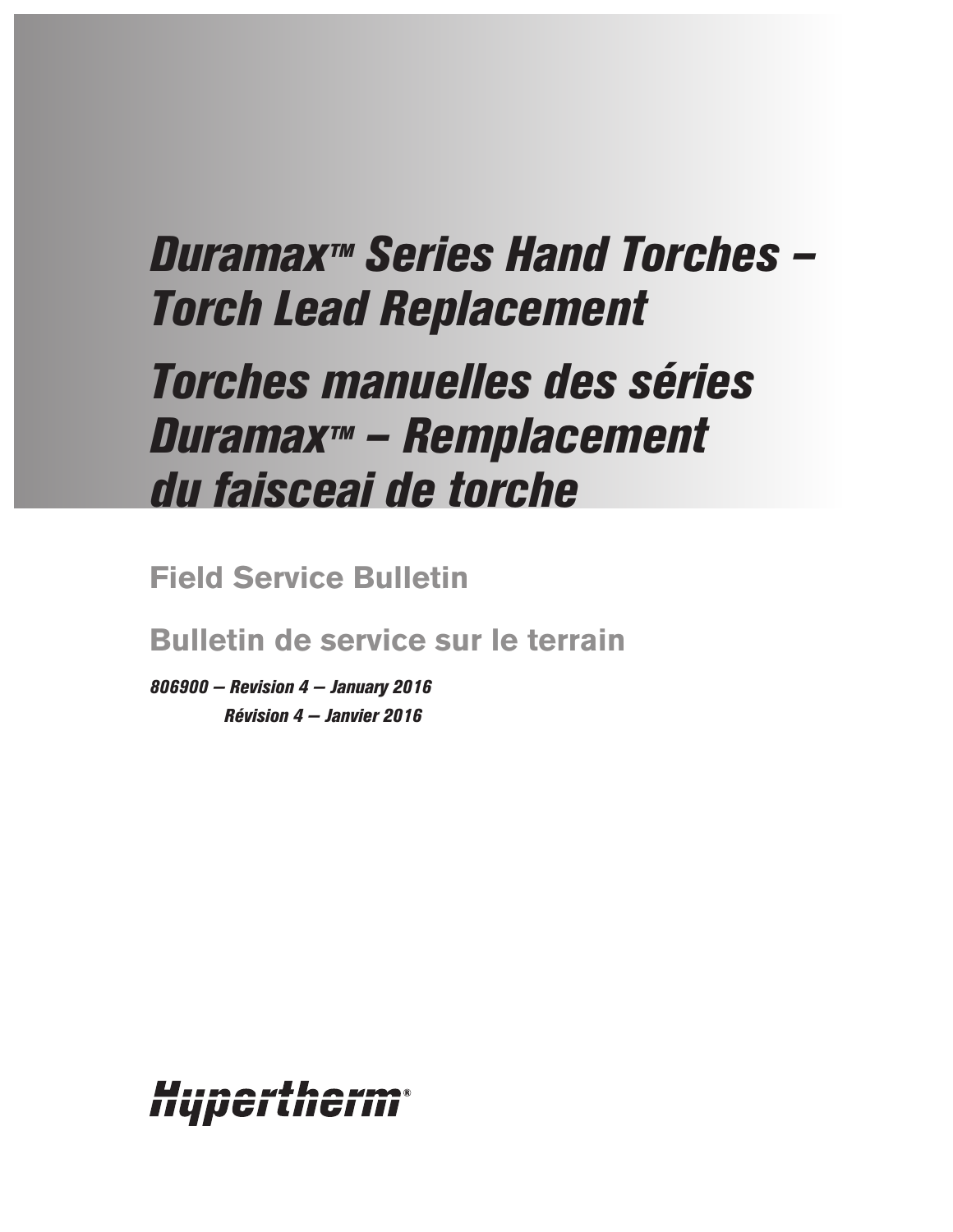#### *Hypertherm Inc.*

*Etna Road, P.O. Box 5010 Hanover, NH 03755 USA 603-643-3441 Tel (Main Office) 603-643-5352 Fax (All Departments) info@hypertherm.com (Main Office Email)*

*800-643-9878 Tel (Technical Service) TechnicalService-Hanover@Hypertherm.com (Technical Service Email)*

#### *800-737-2978 Tel (Customer Service)*

*customer.service@hypertherm.com (Customer Service Email) 866-643-7711 Tel (Return Materials Authorization) 877-371-2876 Fax (Return Materials Authorization) return.materials@hypertherm.com (RMA email)*

#### *Hypertherm Plasmatechnik GmbH*

*Sophie-Scholl-Platz 5 63452 Hanau Germany 00 800 33 24 97 37 Tel 00 800 49 73 73 29 Fax TechnicalService-HyperthermEurope@Hypertherm.com (Technical Service Email)*

### *Hypertherm (Singapore) Pte Ltd.*

*82 Genting Lane Media Centre Annexe Block #A01-01 Singapore 349567, Republic of Singapore 65 6841 2489 Tel 65 6841 2490 Fax Marketing.asia@hypertherm.com (Marketing Email) TechSupportAPAC@hypertherm.com (Technical Service Email)*

#### *Hypertherm Japan Ltd.*

*Level 9, Edobori Center Building 2-1-1 Edobori, Nishi-ku Osaka 550-0002 Japan 81 6 6225 1183 Tel 81 6 6225 1184 Fax HTJapan.info@hypertherm.com (Main Office Email) TechSupportAPAC@hypertherm.com (Technical Service Email)*

#### *Hypertherm Korea Branch*

*#3904. APEC-ro 17. Heaundae-gu. Busan. Korea 48060 82 (0)51 747 0358 Tel 82 (0)51 701 0358 Fax Marketing.korea@hypertherm.com (Marketing Email) TechSupportAPAC@hypertherm.com (Technical Service Email)*

© 2016 Hypertherm Inc. All Rights Reserved Tous droits réservés

#### *Hypertherm Europe B.V.*

*Vaartveld 9 4704 SE Roosendaal, Nederland 31 165 596907 Tel 31 165 596901 Fax 31 165 596908 Tel (Marketing) 31 165 596900 Tel (Technical Service) 00 800 4973 7843 Tel (Technical Service) TechnicalService-HyperthermEurope@Hypertherm.com* 

#### *Hypertherm (Shanghai) Trading Co., Ltd.*

*(Technical Service Email)*

*B301, 495 ShangZhong Road Shanghai, 200231 PR China 86-21-80231122 Tel 86-21-80231120 Fax techsupport.china@hypertherm.com (Technical Service Email)*

#### *Hypertherm Brasil Ltda.*

*Rua Bras Cubas, 231 – Jardim Maia Guarulhos, SP – Brasil CEP 07115-030 55 11 2409 2636 Tel 55 11 2408 0462 Fax tecnico.sa@hypertherm.com (Technical Service Email)*

#### *Hypertherm México, S.A. de C.V.*

*Avenida Toluca No. 444, Anexo 1, Colonia Olivar de los Padres Delegación Álvaro Obregón México, D.F. C.P. 01780 52 55 5681 8109 Tel 52 55 5683 2127 Fax TechnicalService-Hanover@Hypertherm.com (Technical Service Email)*

Hypertherm, Powermax, and Duramax are trademarks of Hypertherm Inc. and may be registered in the United States and/or other countries. Hypertherm, Powermax et Duramax sont des marques de commerce d'Hypertherm Inc., qui peuvent être déposées aux États-Unis et/ou dans d'autres pays.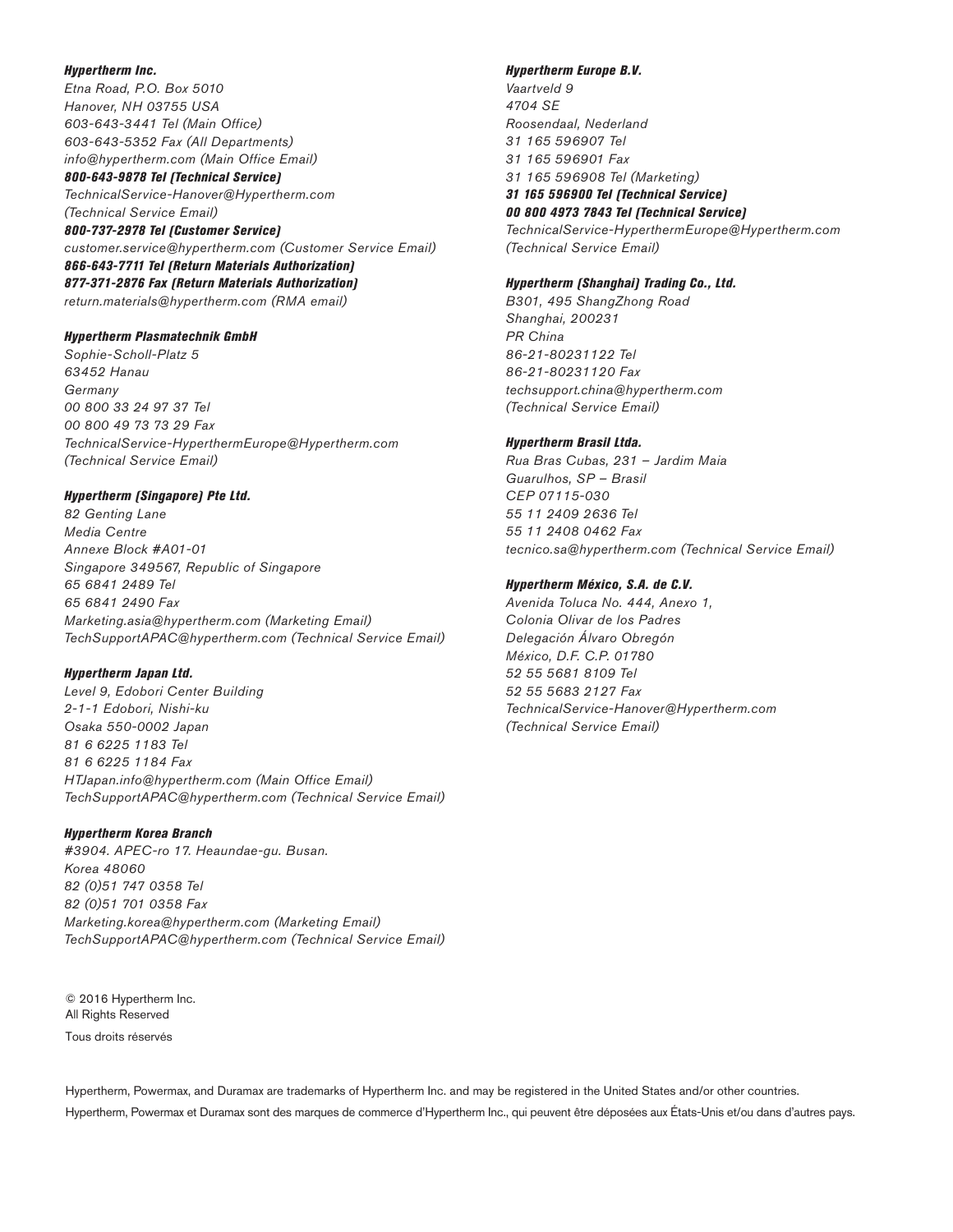

# **Introduction**

# **Purpose**

This Field Service Bulletin describes the procedures for replacing the torch lead on the Duramax series hand torches.

**Powermax105 systems**: Complete instructions for installing this repair kit are included in the Powermax105 Service Manual. To download the Service Manual, go to www.hypertherm.com and click the "Downloads library" link.

## **Materials and tools**

- Assorted Phillips<sup>®</sup> and TORX<sup>®</sup> screwdrivers
- Open end wrenches (preferred) or adjustable wrenches

The following procedures require operating knowledge of Hypertherm's power supplies. If necessary, refer to the system's operator manual for detailed information on removing the torch and changing consumables.

## **Kit 228959 contents**

| <b>Part number</b> | <b>Description</b>                              | Quantity |
|--------------------|-------------------------------------------------|----------|
| 075504             | Machine screw: 4-40 x 5/16 pan head             |          |
| 210158             | Label: Duramax 75°/15° hand torch lead          |          |
| 229511             | 25' Duramax 75°/15° hand torch lead replacement |          |
| 330103             | Threadlocker, 0.5 ml                            |          |

## **Kit 228960 contents**

| Part number | <b>Description</b>                              | Quantity |
|-------------|-------------------------------------------------|----------|
| 075504      | Machine screw: 4-40 x 5/16 pan head             |          |
| 210158      | Label: Duramax 75°/15° hand torch lead          |          |
| 229512      | 50' Duramax 75°/15° hand torch lead replacement |          |
| 330103      | Threadlocker, 0.5 ml                            |          |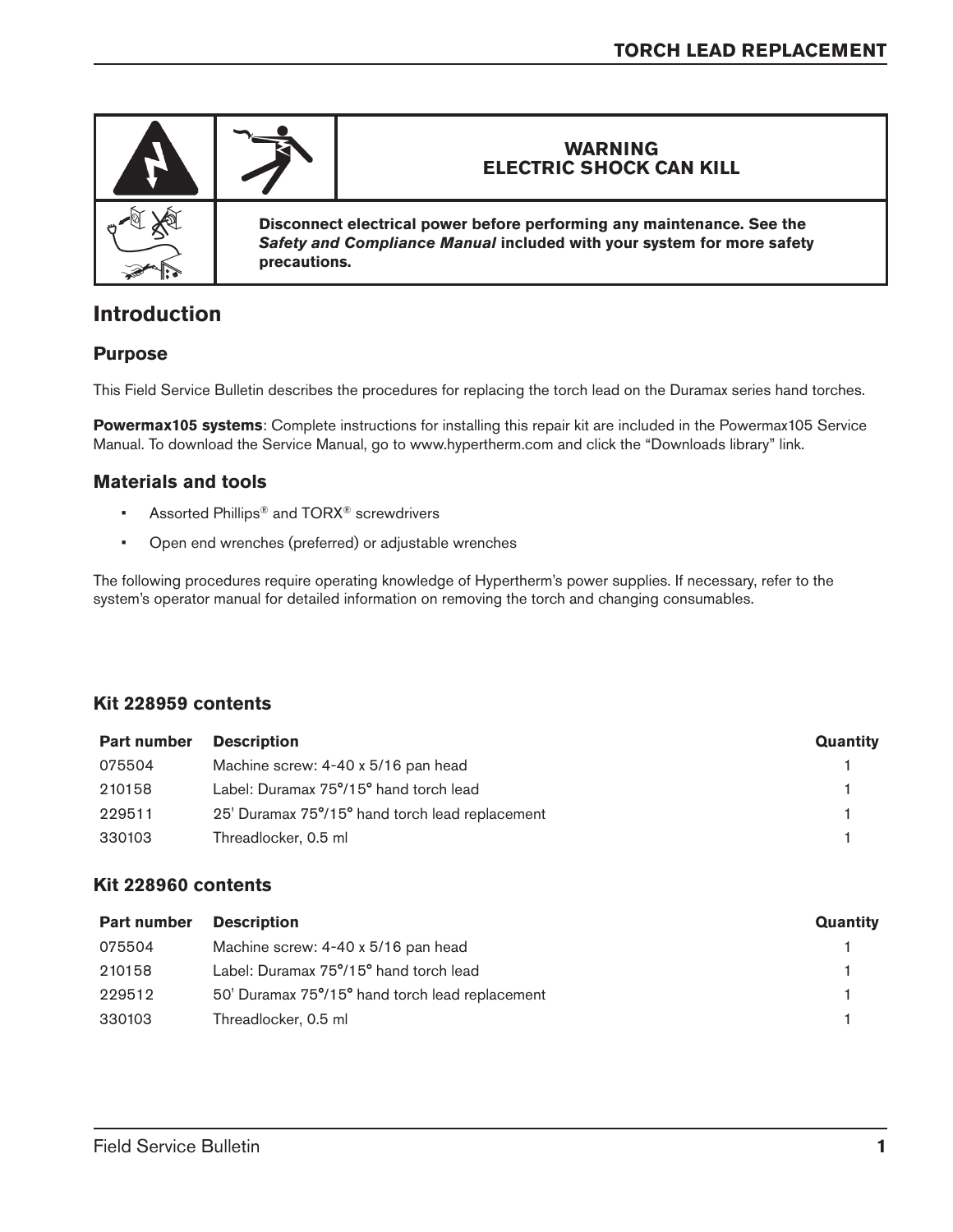# **TORCH LEAD REPLACEMENT**

### **Kit 228961 contents**

| <b>Part number</b> | <b>Description</b>                              | Quantity |
|--------------------|-------------------------------------------------|----------|
| 075504             | Machine screw: 4-40 x 5/16 pan head             |          |
| 210158             | Label: Duramax 75°/15° hand torch lead          |          |
| 229513             | 75' Duramax 75°/15° hand torch lead replacement |          |
| 330103             | Threadlocker, 0.5 ml                            |          |

## **Kit 228924 contents – for Powermax600/800/900/MAX42/MAX43 CSA**

| <b>Part number</b> | <b>Description</b>                         | Quantity |
|--------------------|--------------------------------------------|----------|
| 075504             | Machine screw: 4-40 x 5/16 pan head        |          |
| 210175             | Label: Duramax retrofit hand torch lead    |          |
| 229489             | 25' Duramax $HRT_2$ torch lead replacement |          |
| 330103             | Threadlocker, 0.5 ml                       |          |

# **Kit 228925 contents – for Powermax600/800/900/MAX42/MAX43 CSA**

| <b>Part number</b> | <b>Description</b>                                  | Quantity |
|--------------------|-----------------------------------------------------|----------|
| 075504             | Machine screw: 4-40 x 5/16 pan head                 |          |
| 210175             | Label: Duramax retrofit hand torch lead             |          |
| 229490             | 50' Duramax HRT <sub>2</sub> torch lead replacement |          |
| 330103             | Threadlocker, 0.5 ml                                |          |

# **Kit 228926 contents – for Powermax600 CE**

| <b>Part number</b> | <b>Description</b>                                                  | Quantity |
|--------------------|---------------------------------------------------------------------|----------|
| 075504             | Machine screw: 4-40 x 5/16 pan head                                 |          |
| 210175             | Label: Duramax retrofit hand torch lead                             |          |
| 229491             | 25' Duramax $HRT_2$ torch lead replacement without quick disconnect |          |
| 330103             | Threadlocker, 0.5 ml                                                |          |

# **Kit 228927 contents – for Powermax600 CE**

| <b>Part number</b> | <b>Description</b>                                                           | Quantity |
|--------------------|------------------------------------------------------------------------------|----------|
| 075504             | Machine screw: 4-40 x 5/16 pan head                                          |          |
| 210175             | Label: Duramax retrofit hand torch lead                                      |          |
| 229492             | 50' Duramax HRT <sub>2</sub> torch lead replacement without quick disconnect |          |
| 330103             | Threadlocker, 0.5 ml                                                         |          |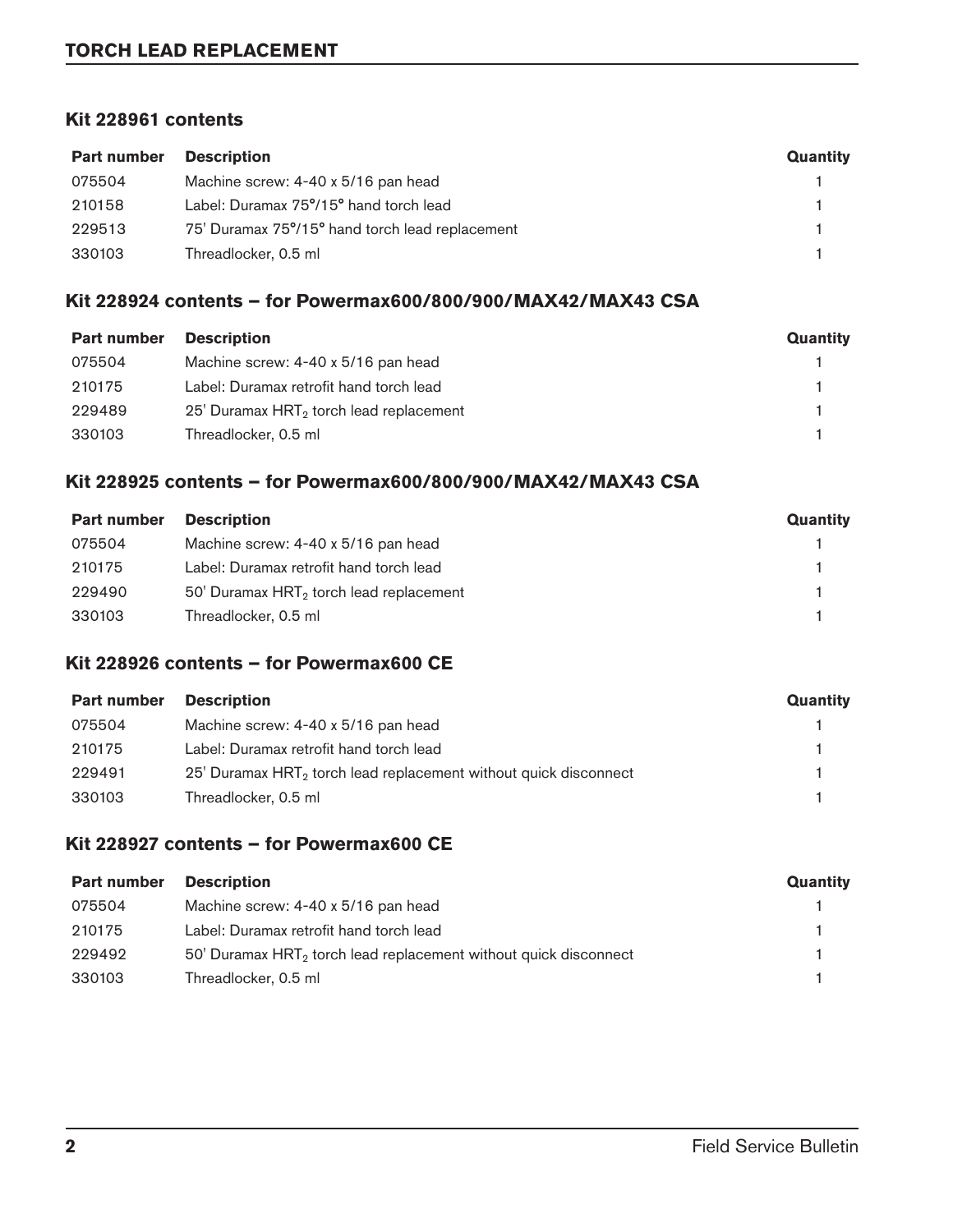# **Kit 228952 contents – for Powermax1000/1250/1650**

| <b>Part number</b> | <b>Description</b>                                                           | Quantity |
|--------------------|------------------------------------------------------------------------------|----------|
| 075504             | Machine screw: 4-40 x 5/16 pan head                                          |          |
| 210175             | Label: Duramax retrofit hand torch lead                                      |          |
| 229507             | 25' Duramax retrofit hand torch lead, coupler with 12.7 mm (1/2 in.) threads |          |
| 330103             | Threadlocker, 0.5 ml                                                         |          |

# **Kit 228953 contents – for Powermax1000/1250/1650**

| Part number | <b>Description</b>                                                           | Quantity |
|-------------|------------------------------------------------------------------------------|----------|
| 075504      | Machine screw: 4-40 x 5/16 pan head                                          |          |
| 210175      | Label: Duramax retrofit hand torch lead                                      |          |
| 229508      | 50' Duramax retrofit hand torch lead, coupler with 12.7 mm (1/2 in.) threads |          |
| 330103      | Threadlocker, 0.5 ml                                                         |          |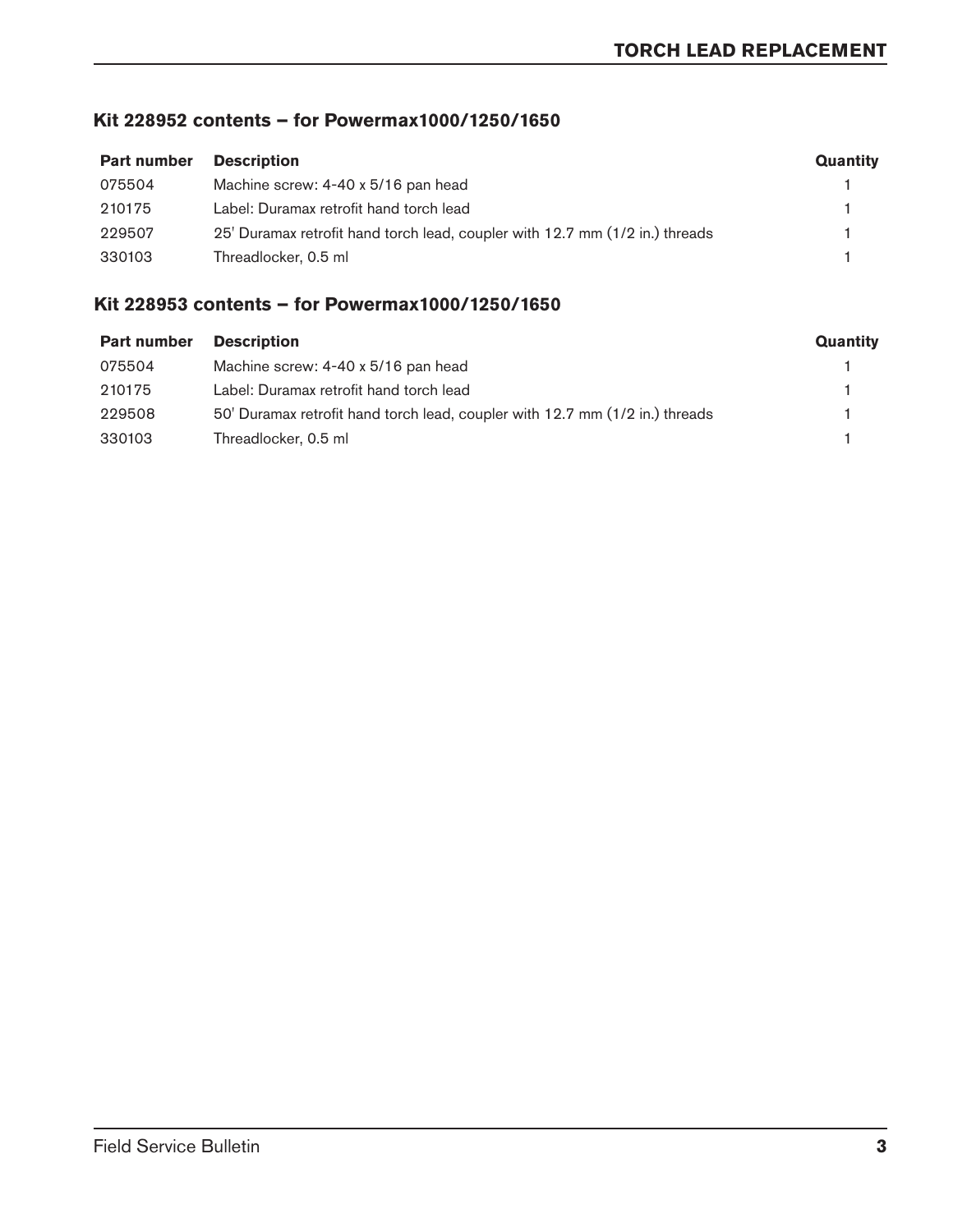





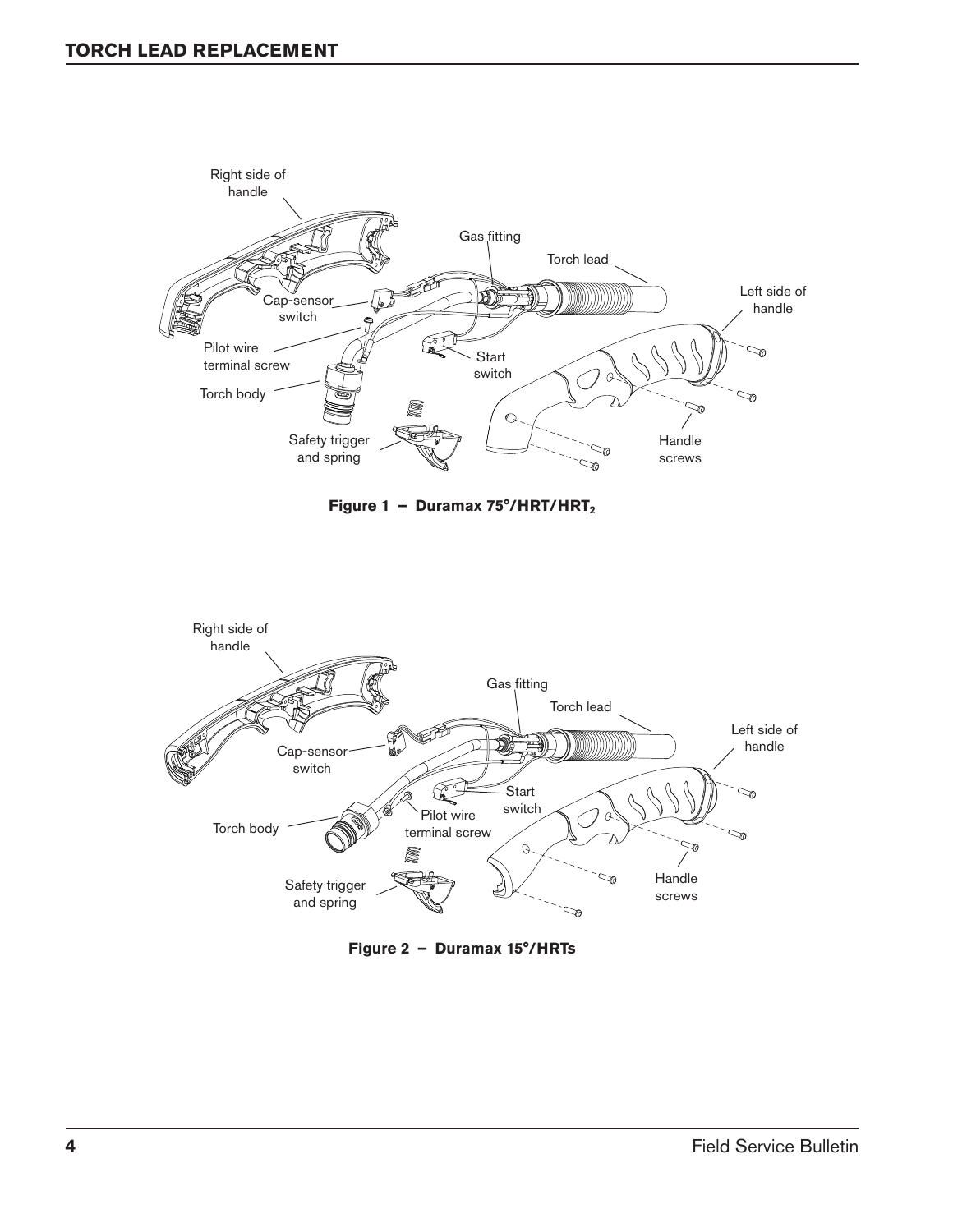# **Replace the torch lead**

Please refer to Figures 1 and 2 on page 4 when performing the following procedure.

## **Disassemble the torch**

- 1. Turn OFF the power and disconnect the torch lead from the power supply.
- 2. Remove the consumables from the torch.
- 3. Remove the 5 screws from the torch handle. Open the handle slowly, taking care that the trigger and trigger spring do not fall out of the right side of the handle.

Note: You should wear eye protection as the spring can launch out of the handle without warning.

- 4. Carefully remove the trigger and trigger spring.
- 5. Lift the start switch off the two mounting posts in the right side of the handle.
- 6. Disconnect the start switch from the torch lead by depressing the tab on the wire connector and pulling the switch away from the connector.
- 7. The torch body fits snugly into the right side of the handle. Gently press the handle away from the torch body to remove it.
- 8. Remove the cap sensor switch from the mounting post in the handle.
- 9. Remove the cap sensor switch from the torch lead by depressing the tab on the plug and pulling the mating socket away from the torch lead.
- 10. Remove the screw that secures the torch's pilot wire to the torch body.
- 11. Use two wrenches to loosen the gas fitting that secures the torch body to the torch lead.
- 12. Remove the torch lead and set it aside.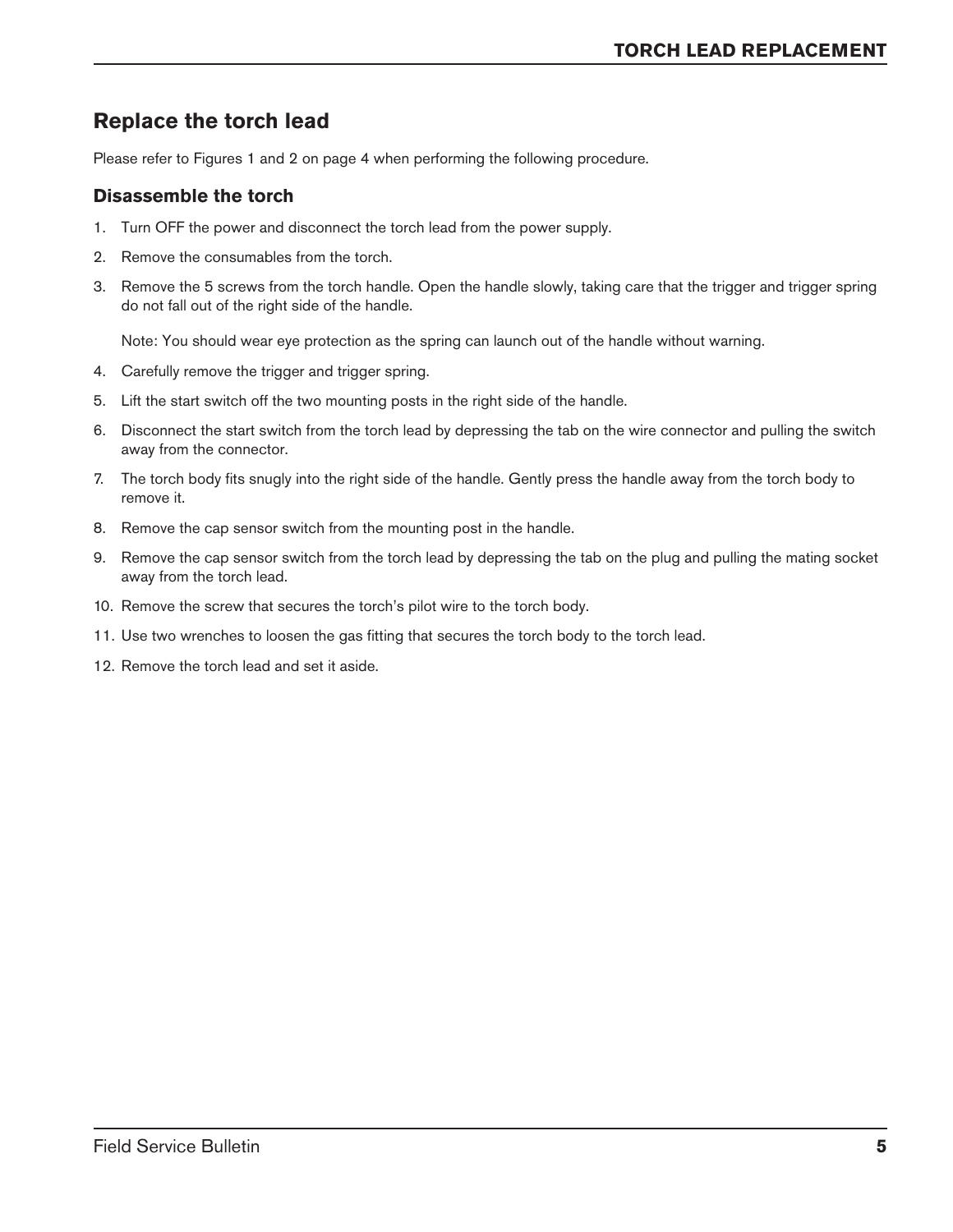# **Reassemble the torch with the new torch lead**

1. Apply Threadlocker (Part # 330103) to the threads of the gas tube fitting on the torch body. Be very careful not to get any Threadlocker on the conical surface of the gas tube fitting to avoid damage to the torch. See the figure below.



Conical surface of the gas tube fitting

- 2. Thread the torch body fitting into the gas fitting of the new torch lead until snug.
- 3. Use two wrenches to tighten the gas fitting that secures the torch body to the torch lead. Tighten to 69 kg cm, (60 in.-lbs).
- 4. Tighten the screw that secures the torch's pilot wire to the torch body to 5.76 kg-cm (5 inch-pounds).
- 5. Connect the start switch to the torch lead by aligning the tab on the wire connector with the mating slot on the start switch and pushing the switch onto the connector until it clicks.
- 6. Connect the cap sensor switch to the torch lead by pushing the socket onto the mating plug of the torch lead.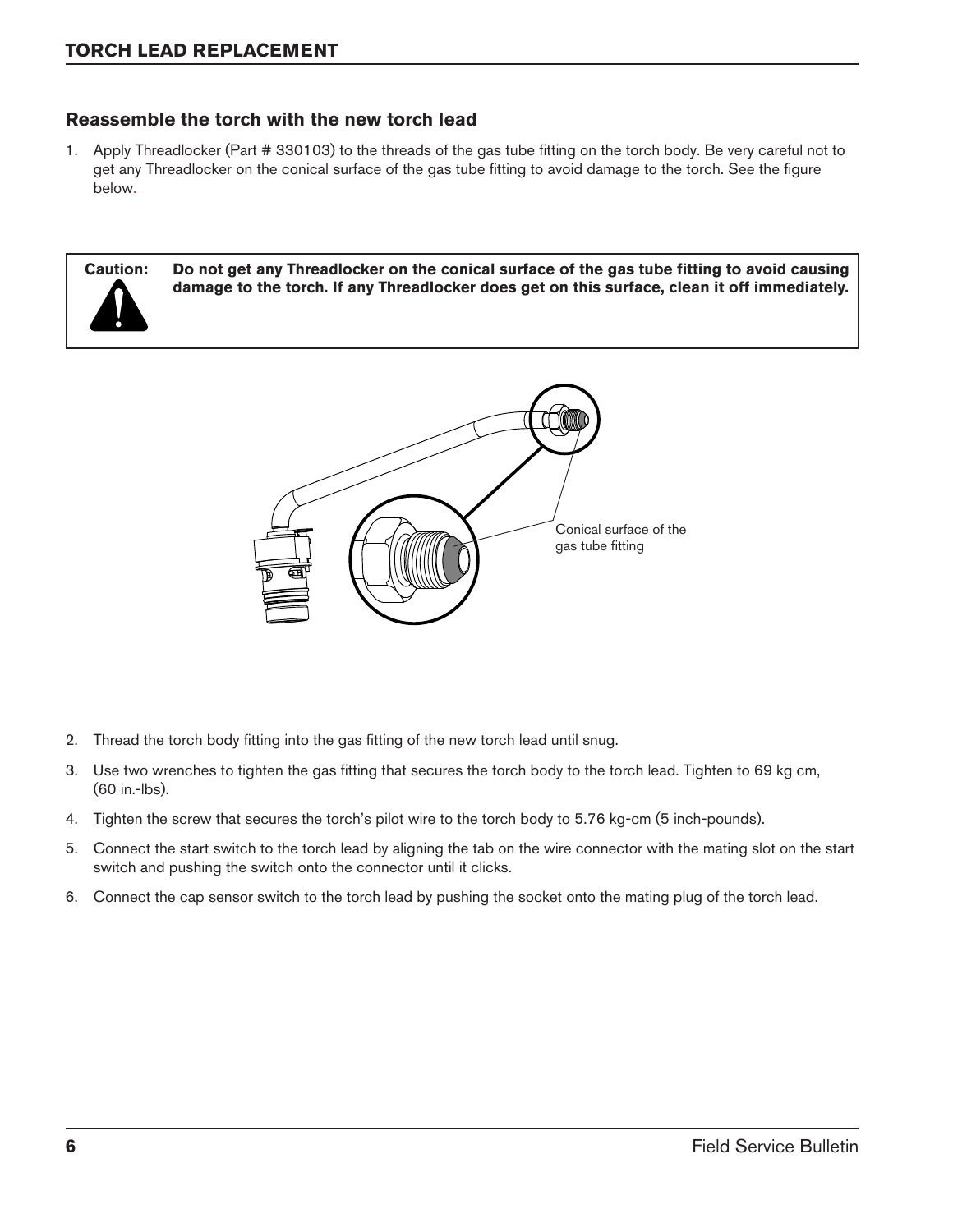- 7. Lay the right side of the handle on a flat surface.
- 8. Position the pilot wire, cap sensor wires, and cap sensor wire connector in the handle. Press the cap sensor switch onto the mounting post in the handle while pressing the cap sensor post into the post hole in the handle.
- 9. Gently press the torch body into the torch handle with the gas hose fitting's flange aligned with the slot in the handle. Be careful not to damage the cap sensor, cap sensor wires or pilot wire in the handle. Make sure that the strain relief rests in the slot near the rear of the handle.

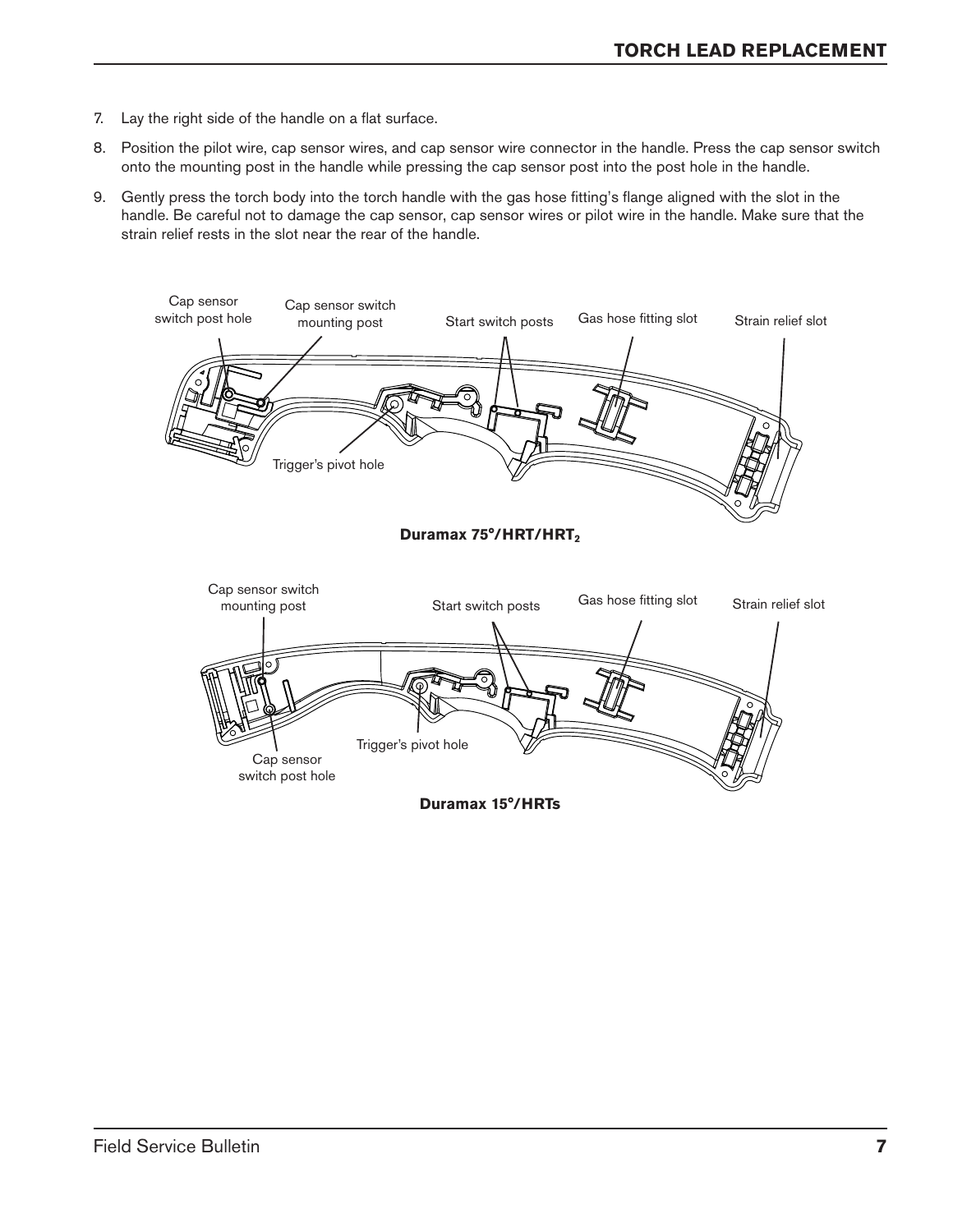# **TORCH LEAD REPLACEMENT**

- 10. Position the start switch wires beside the gas fitting flange in the handle. Gently press the start switch onto the two mounting posts in the handle.
- 11. Compress the trigger spring into the trigger. Slide the trigger and the spring into place in the right side of the handle.
- 12. Align the left half of the handle with the right half. Verify that the trigger pivots are both located in the trigger pivot holes (one pivot hole in each half of the handle). Make certain the wires will not get pinched by the handle and that the strain relief for the torch lead will be held in place by the lip on the torch handle when the handle is screwed together.
- 13. Tighten the five handle screws to 14.98 kg cm (13 in-lbs).
- 14. Replace the consumables and reconnect the torch lead to the power supply.



strain relief

**Duramax 75°/HRT/HRT2**



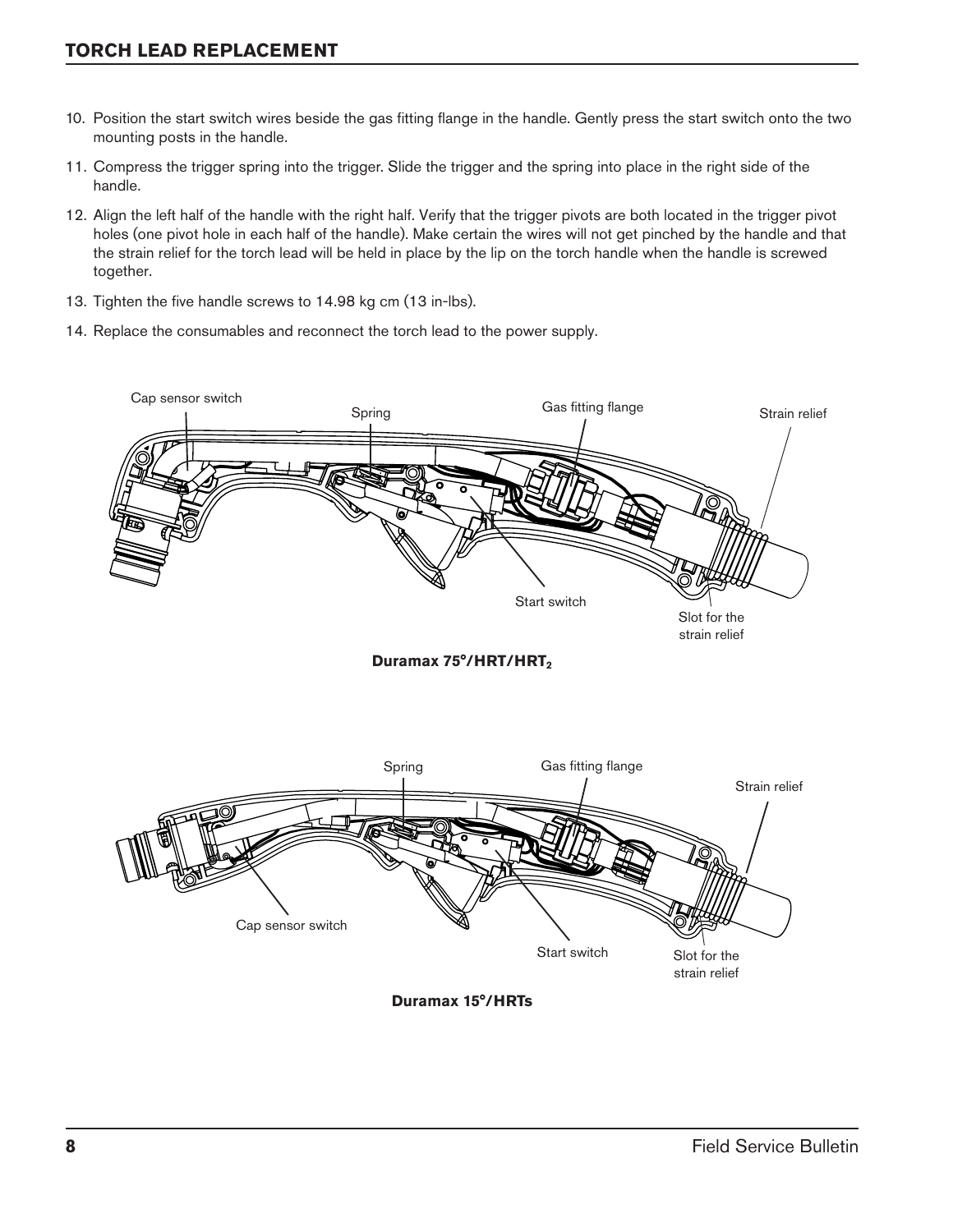

# **Introduction**

# **Objet**

Ce bulletin de service sur le terrain décrit les procédures de remplacement du faisceau de torche sur les torches manuelles de la série Duramax.

**Systèmes Powermax105 :** Les instructions complètes pour l'installation de ce kit de réparation sont incluses dans le Manuel de service du Powermax105. Pour télécharger le Manuel de service, se rendre sur www.hypertherm.com et cliquer sur le lien « Bibliothèque des téléchargements ».

# **Matériel et outils requis**

- Tournevis Phillips® et TORX® assortis
- Clés plates (de préférence) ou clés ajustables

Les procédures suivantes présument une bonne connaissance du fonctionnement des sources de courant d'Hypertherm. Si besoin, se reporter au manuel de l'opérateur du système pour obtenir des informations détaillées sur la dépose de la torche et le remplacement des consommables.

# **Contenu du kit 228959**

|                                                                | Quantité           |
|----------------------------------------------------------------|--------------------|
| Vis mécanique : tête cylindrique large de 4-40 x 5/16          |                    |
| Étiquette : Faisceau de torche manuelle Duramax 75°/15°        |                    |
| Faisceau de rechange de torche manuelle Duramax 75°/15°, 25 pi |                    |
| Enduit frein pour filet, 0,5 ml                                |                    |
|                                                                | <b>Description</b> |

# **Contenu du kit 228960**

| <b>Numéro</b><br>de référence | <b>Description</b>                                             | Quantité |
|-------------------------------|----------------------------------------------------------------|----------|
| 075504                        | Vis mécanique : tête cylindrique large de 4-40 x 5/16          |          |
| 210158                        | Étiquette : Faisceau de torche manuelle Duramax 75°/15°        |          |
| 229512                        | Faisceau de rechange de torche manuelle Duramax 75°/15°, 50 pi |          |
| 330103                        | Enduit frein pour filet, 0,5 ml                                |          |
|                               |                                                                |          |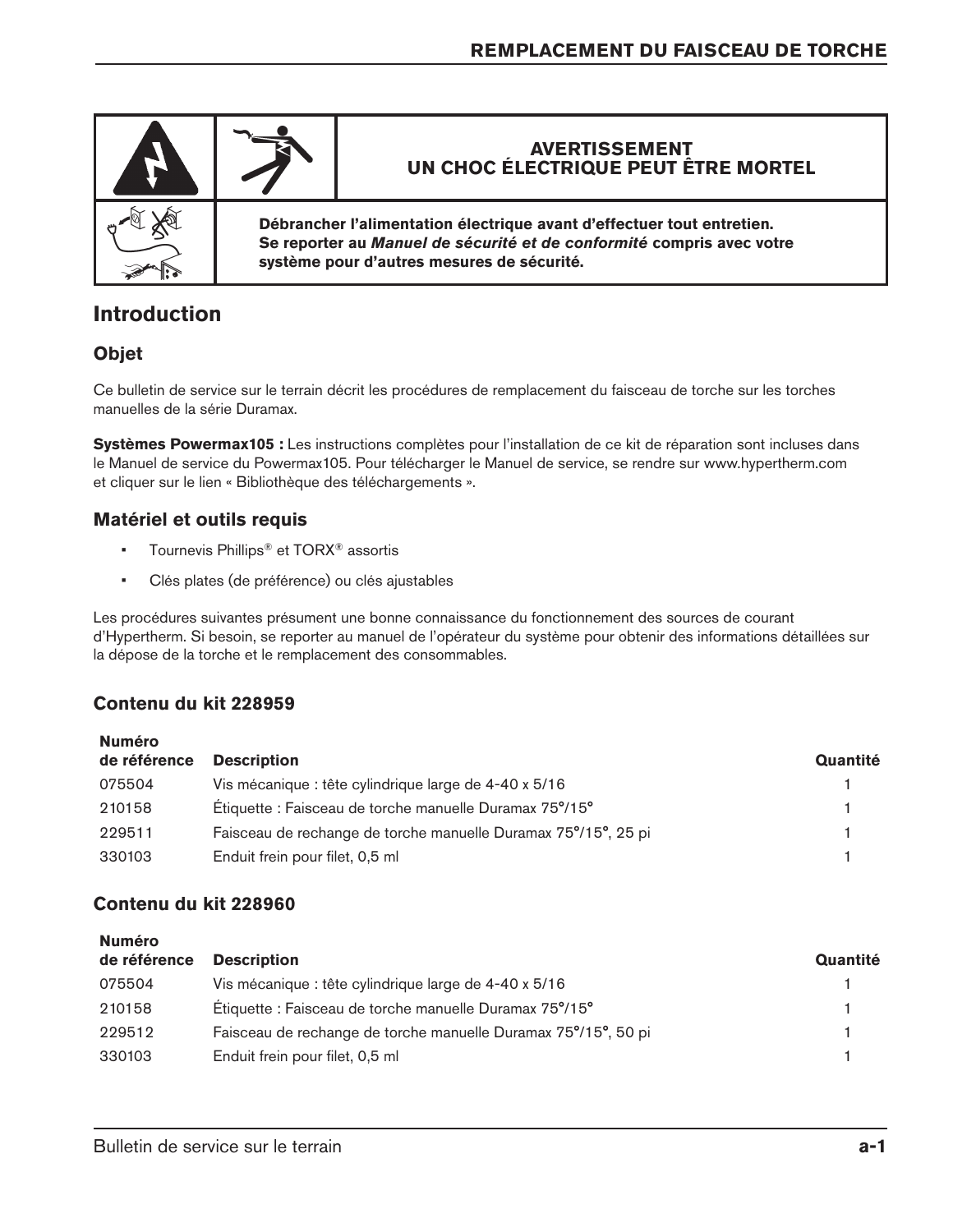## **Contenu du kit 228961**

| <b>Numéro</b><br>de référence | <b>Description</b>                                                 | Quantité |
|-------------------------------|--------------------------------------------------------------------|----------|
|                               |                                                                    |          |
| 075504                        | Vis mécanique : tête cylindrique large de 4-40 x 5/16              |          |
| 210158                        | Etiquette : Faisceau de torche manuelle Duramax 75°/15°            |          |
| 229513                        | Remplacement du faisceau de torche manuelle Duramax 75°/15°, 75 pi |          |
| 330103                        | Enduit frein pour filet, 0,5 ml                                    |          |

# **Contenu du kit 228924 – pour les Powermax600/800/900/MAX42/MAX43 CSA**

| <b>Description</b>                                                    | Quantité |
|-----------------------------------------------------------------------|----------|
| Vis mécanique : tête cylindrique large de 4-40 x 5/16                 |          |
| Etiquette : Faisceau de torche manuelle modernisée Duramax            |          |
| Faisceau de torche de rechange de 25 pi pour Duramax HRT <sub>2</sub> |          |
| Enduit frein pour filet, 0,5 ml                                       |          |
|                                                                       |          |

## **Contenu du kit 228925 – pour les Powermax600/800/900/MAX42/MAX43 CSA**

| Quantité |
|----------|
|          |
|          |
|          |
|          |
|          |

# **Contenu du kit 228926 – pour les Powermax600 CE**

| <b>Description</b>                                                                        | Quantité |
|-------------------------------------------------------------------------------------------|----------|
| Vis mécanique : tête cylindrique large de 4-40 x 5/16                                     |          |
| Etiquette : Faisceau de torche manuelle modernisée Duramax                                |          |
| Faisceau de torche de rechange de 25 pi pour Duramax HRT <sub>2</sub> sans raccord rapide |          |
| Enduit frein pour filet, 0,5 ml                                                           |          |
|                                                                                           |          |

# **Contenu du kit 228927 – pour les Powermax600 CE**

| de référence | <b>Description</b>                                                                        | Quantité |
|--------------|-------------------------------------------------------------------------------------------|----------|
| 075504       | Vis mécanique : tête cylindrique large de 4-40 x 5/16                                     |          |
| 210175       | Étiquette : Faisceau de torche manuelle modernisée Duramax                                |          |
| 229492       | Faisceau de torche de rechange de 50 pi pour Duramax HRT <sub>2</sub> sans raccord rapide |          |
| 330103       | Enduit frein pour filet, 0,5 ml                                                           |          |
|              |                                                                                           |          |

**Numéro**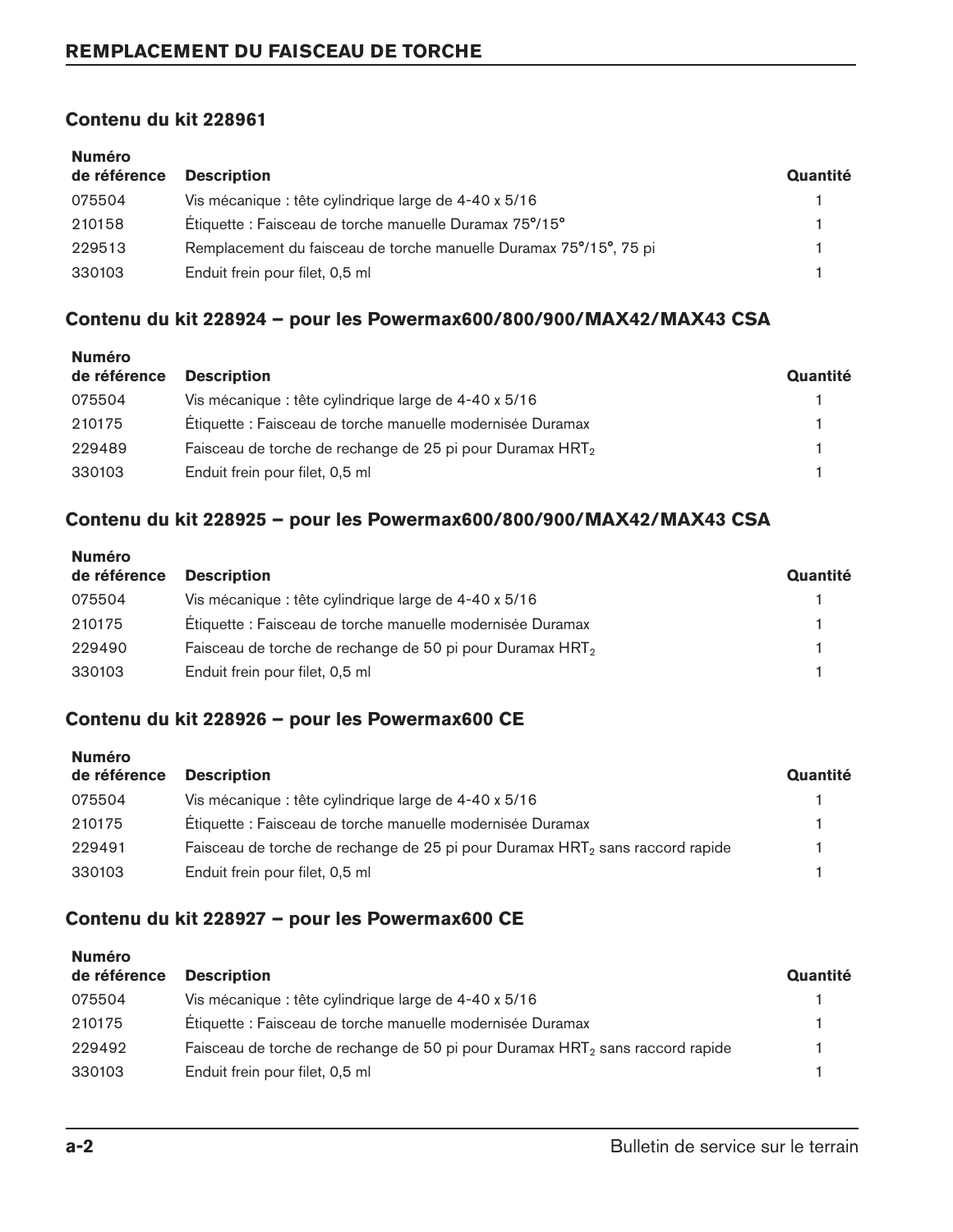# **Contenu du kit 228952 – pour les Powermax1000/1250/1650**

| <b>Numéro</b><br>de référence | <b>Description</b>                                                                            | Quantité |
|-------------------------------|-----------------------------------------------------------------------------------------------|----------|
| 075504                        | Vis mécanique : tête cylindrique large de 4-40 x 5/16                                         |          |
| 210175                        | Étiquette : Faisceau de torche manuelle modernisée Duramax                                    |          |
| 229507                        | Faisceau de torche manuelle modernisée Duramax de 25 pi, coupleur avec filetage<br>de 12,7 mm |          |
| 330103                        | Enduit frein pour filet, 0,5 ml                                                               |          |

# **Contenu du kit 228953 – pour les Powermax1000/1250/1650**

| <b>Numéro</b><br>de référence | <b>Description</b>                                                                            | Quantité |
|-------------------------------|-----------------------------------------------------------------------------------------------|----------|
| 075504                        | Vis mécanique : tête cylindrique large de 4-40 x 5/16                                         |          |
| 210175                        | Étiquette : Faisceau de torche manuelle modernisée Duramax                                    |          |
| 229508                        | Faisceau de torche manuelle modernisée Duramax de 50 pi, coupleur avec filetage<br>de 12,7 mm |          |
| 330103                        | Enduit frein pour filet, 0,5 ml                                                               |          |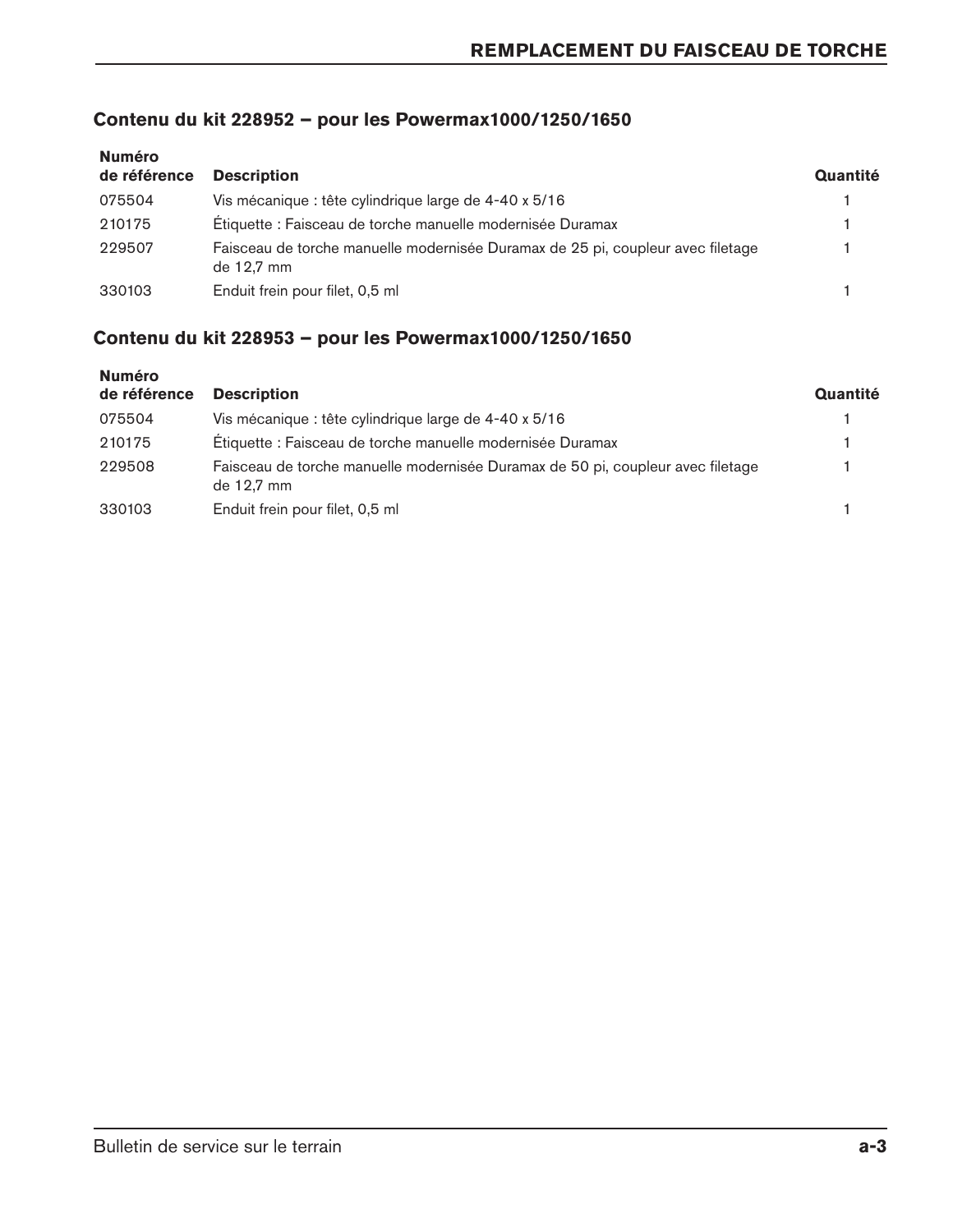





**Figure 2 – Duramax 15°/HRTs**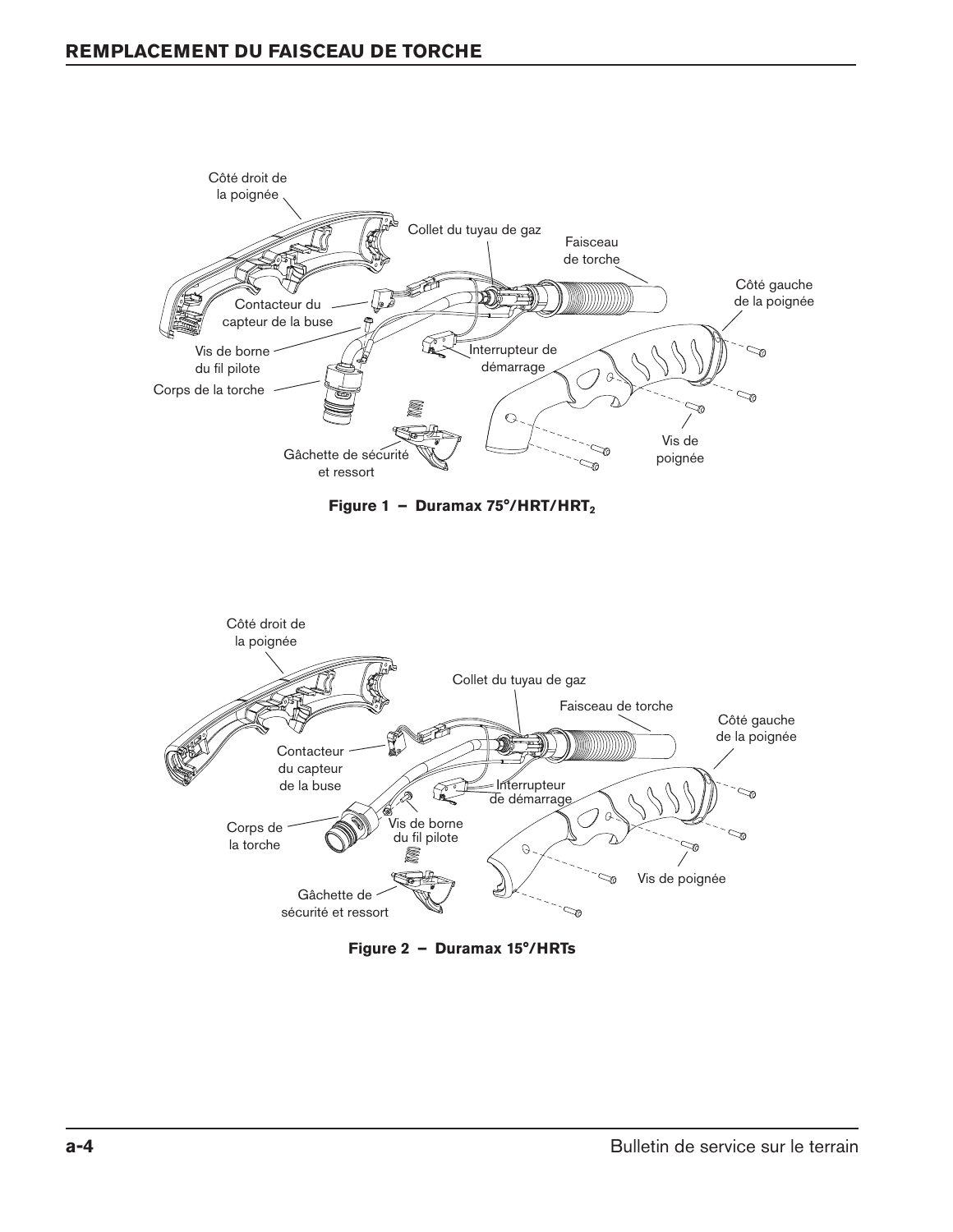# **Remplacement du faisceau de torche**

Se reporter aux figures 1 et 2 à la page 4 lors de l'exécution de la procédure suivante.

# **Démontage de la torche**

- 1. Couper l'alimentation (OFF) et débrancher le faisceau de torche de la source de courant.
- 2. Retirer les consommables de la torche.
- 3. Retirer les cinq vis de la poignée de la torche. Ouvrir lentement la poignée, en s'assurant que la gâchette et le ressort de la gâchette ne s'échappent pas par la droite de la poignée.

Note : Vous devriez porter une protection pour les yeux, le ressort pouvant sauter de la poignée à l'improviste.

- 4. Déposer la gâchette et le ressort de la gâchette avec précaution.
- 5. Soulever l'interrupteur de démarrage des deux tiges de montage sur le côté droit de la poignée.
- 6. Débrancher l'interrupteur de démarrage du faisceau de torche en appuyant sur la languette du connecteur du fil et en dégageant l'interrupteur du connecteur.
- 7. Le corps de la torche se loge parfaitement dans le côté droit de la poignée. Tirer délicatement la tête de la torche hors de la poignée pour l'enlever.
- 8. Retirer le contacteur du capteur de buse de la tige de montage dans la poignée.
- 9. Retirer le contacteur du capteur de buse du faisceau de torche en appuyant sur la languette du connecteur et en dégageant la douille d'accouplement du faisceau de torche.
- 10. Retirer la vis qui fixe le câble pilote de la torche au corps de la torche.
- 11. Utiliser deux clés pour desserrer le tuyau de gaz qui relie le corps de la torche au faisceau de torche.
- 12. Retirer le faisceau de torche et le mettre de côté.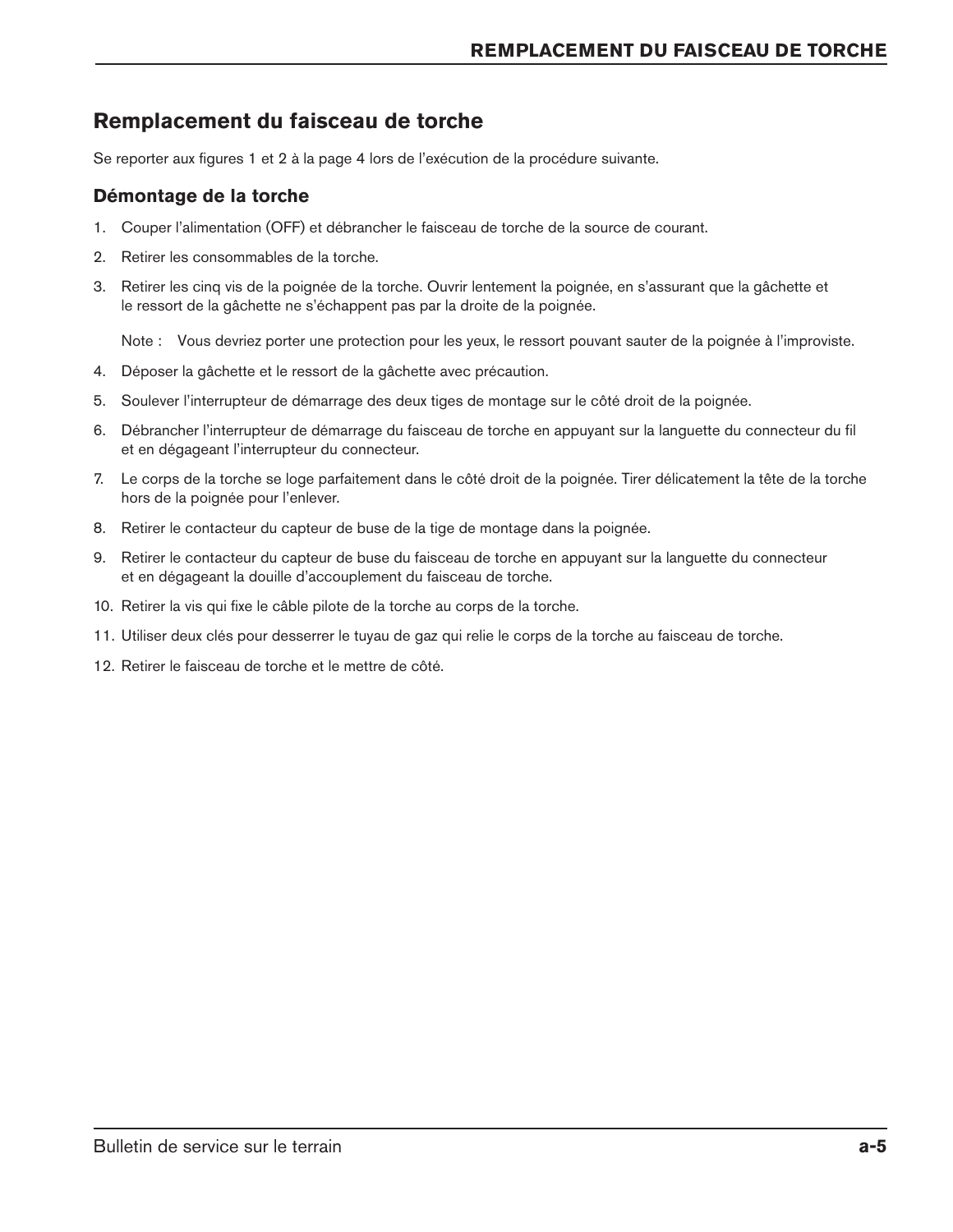# **Réassemblage de la torche avec le faisceau de torche neuf**

1. Appliquer l'enduit frein pour filet (n° de référence 330103) sur les filets du raccord de gaz sur le corps de la torche. Faire très attention de ne pas mettre d'enduit frein pour filets sur la partie conique du raccord de gaz pour éviter d'éventuels dommages à la torche. Se reporter à la figure ci-dessous.



**Attention : Ne pas mettre d'enduit frein pour filets sur la partie conique du raccord du tuyau de gaz pour éviter d'éventuels dommages à la torche. Si de l'enduit frein pour filets se trouve sur cette surface, la nettoyer immédiatement.** 



- 2. Visser le nouveau raccord du corps de la torche dans le tuyau de gaz du faisceau de torche jusqu'à ce qu'il soit serré.
- 3. Utiliser deux clés pour serrer le tuyau de gaz qui relie le corps de la torche au faisceau de torche. Serrer à 69 kg cm.
- 4. Serrer la vis qui fixe le câble pilote de la torche au corps de la torche à un couple de 5,76 kg cm.
- 5. Brancher l'interrupteur de démarrage au faisceau de torche en alignant la languette du connecteur du fil sur l'encoche d'accouplement située sur l'interrupteur de démarrage et en poussant l'interrupteur dans le connecteur jusqu'à ce qu'un clic se fasse entendre.
- 6. Connecter le contacteur du capteur de buse sur le faisceau de torche en poussant la douille dans la fiche d'accouplement du faisceau de torche.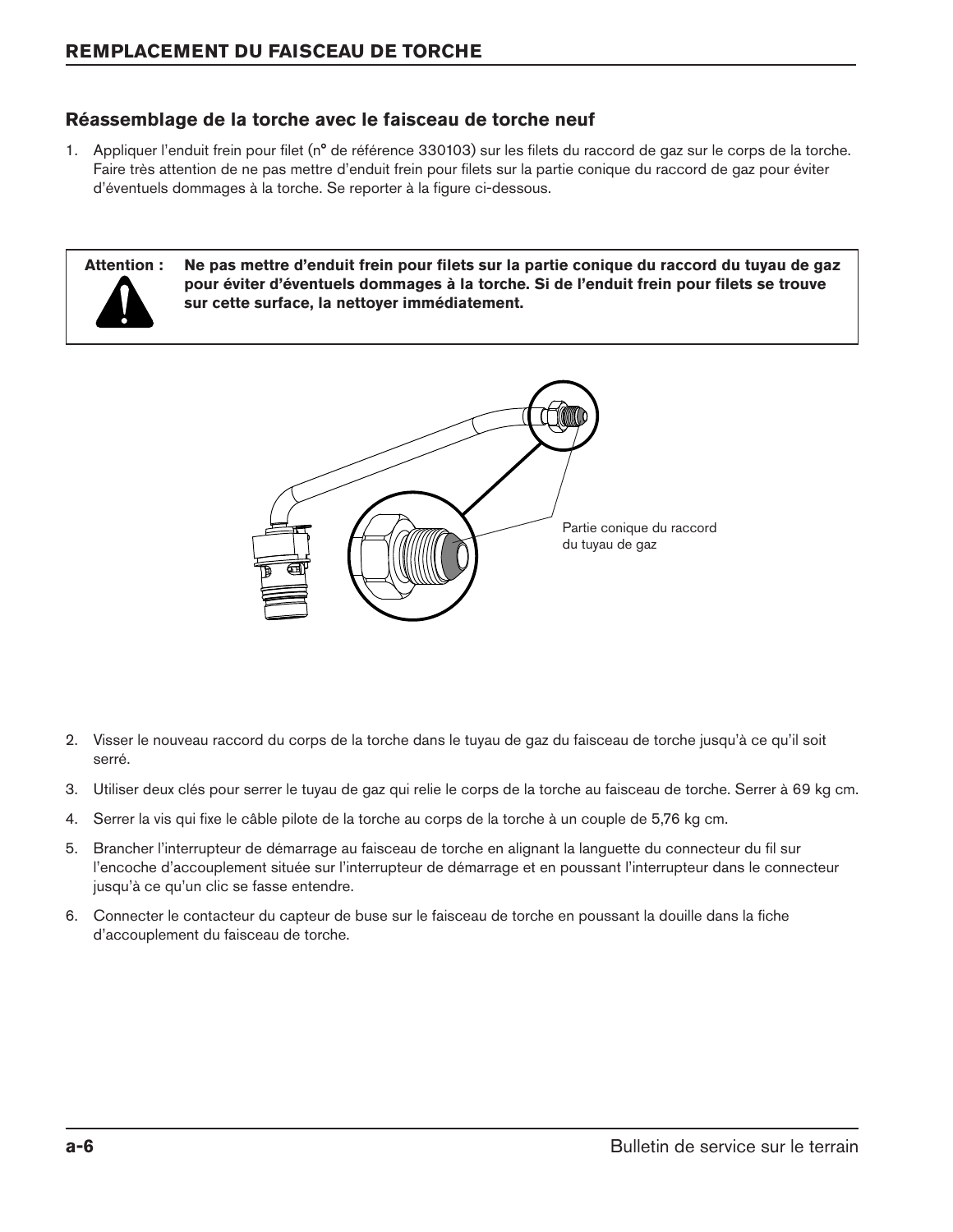- 7. Poser le côté droit de la poignée sur une surface plane.
- 8. Positionner le fil pilote, les fils du capteur de buse et le connecteur du fil du capteur de buse dans la poignée. Pousser le contacteur du capteur de buse sur la tige de montage dans la poignée tout en poussant la borne du capteur de buse dans le trou de la tige dans la poignée.
- 9. Pousser doucement le corps de la torche dans la poignée de la torche en alignant la bride du collet du tuyau de gaz avec le logement dans la poignée. Veiller à ne pas endommager le capteur de buse, les fils du capteur de buse ou le fil pilote dans la poignée. S'assurer que le serre-câble est bien placé dans le logement près de l'arrière de la poignée.

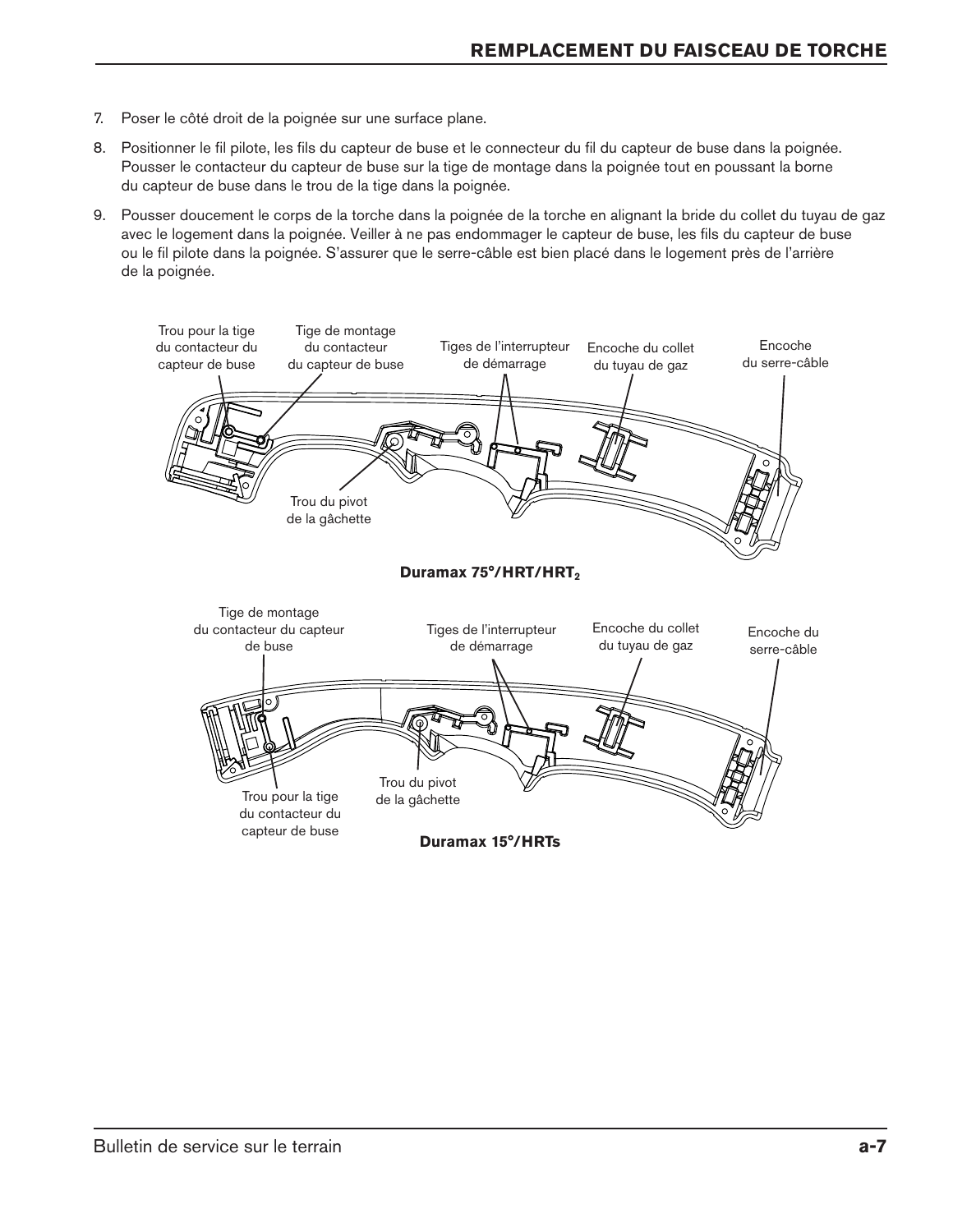- 10. Placer les fils de l'interrupteur de démarrage le long de la bride du tuyau de gaz dans la poignée. Pousser doucement l'interrupteur de démarrage sur les deux tiges de montage dans la poignée.
- 11. Comprimer le ressort de la gâchette dans la gâchette. Glisser la gâchette et le ressort en place dans le côté droit de la poignée.
- 12. Aligner la partie gauche de la poignée avec la partie droite. S'assurer que les pivots de la gâchette sont situés dans les trous de pivot de la gâchette (un trou de pivot dans chaque moitié de la poignée). S'assurer que les fils ne seront pas pincés par la poignée et que le serre-câble du faisceau de torche sera maintenu en place par le rebord sur la poignée de torche lorsque la poignée sera assemblée.
- 13. Serrer les cinq vis de la poignée à un couple de 14,98 kg cm.
- 14. Remonter les consommables et rebrancher le faisceau de torche à la source de courant.